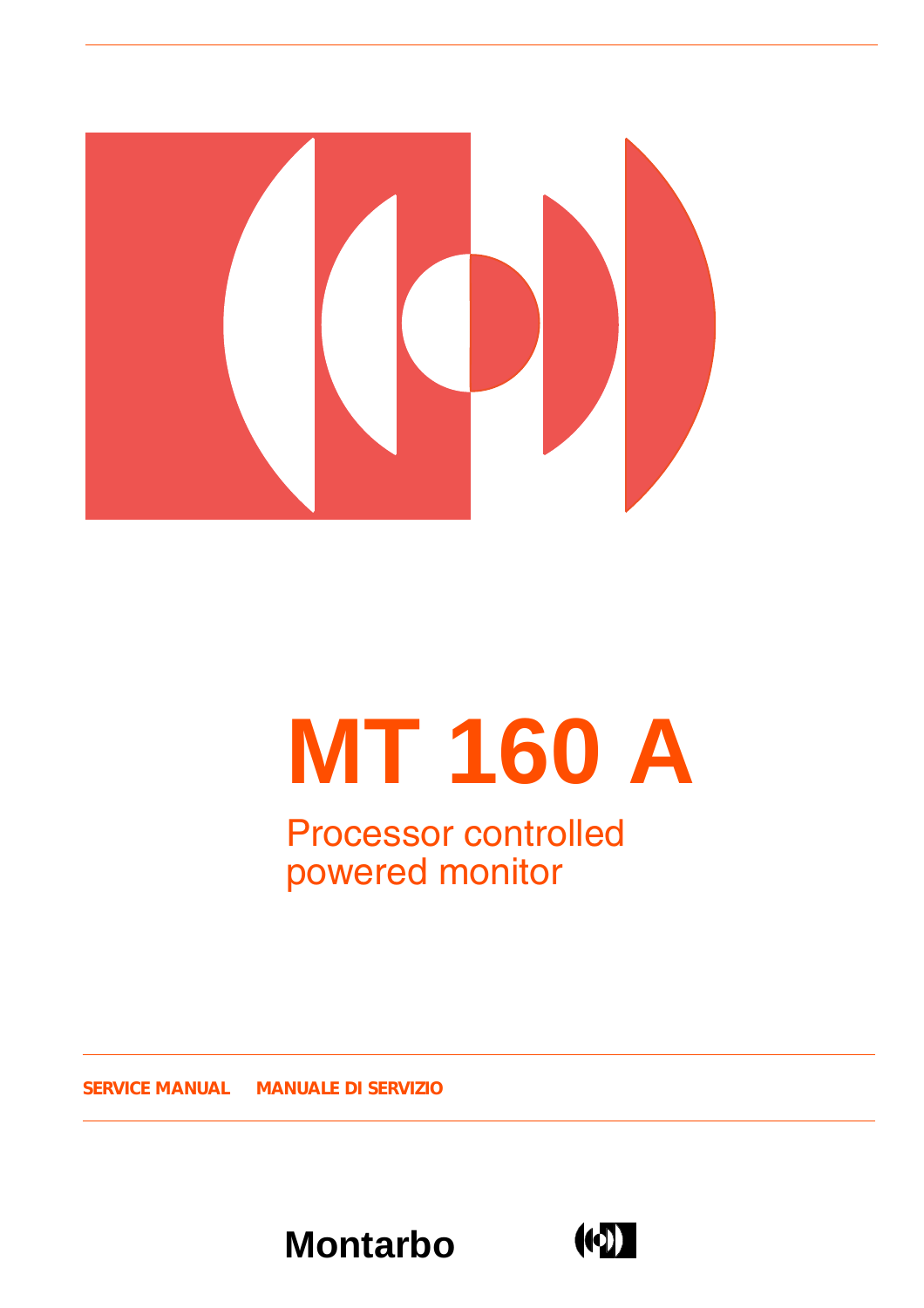## **MT 160 A**

### PROCESSOR CONTROLLED POWERED MONITOR



### **TABLE OF CONTENTS:**

Spare parts Technical specification Elettrical diagram Assembled circuit boards

#### **INDICE:**

Parti di ricambio Dati tecnici Schema elettrico Circuiti assemblati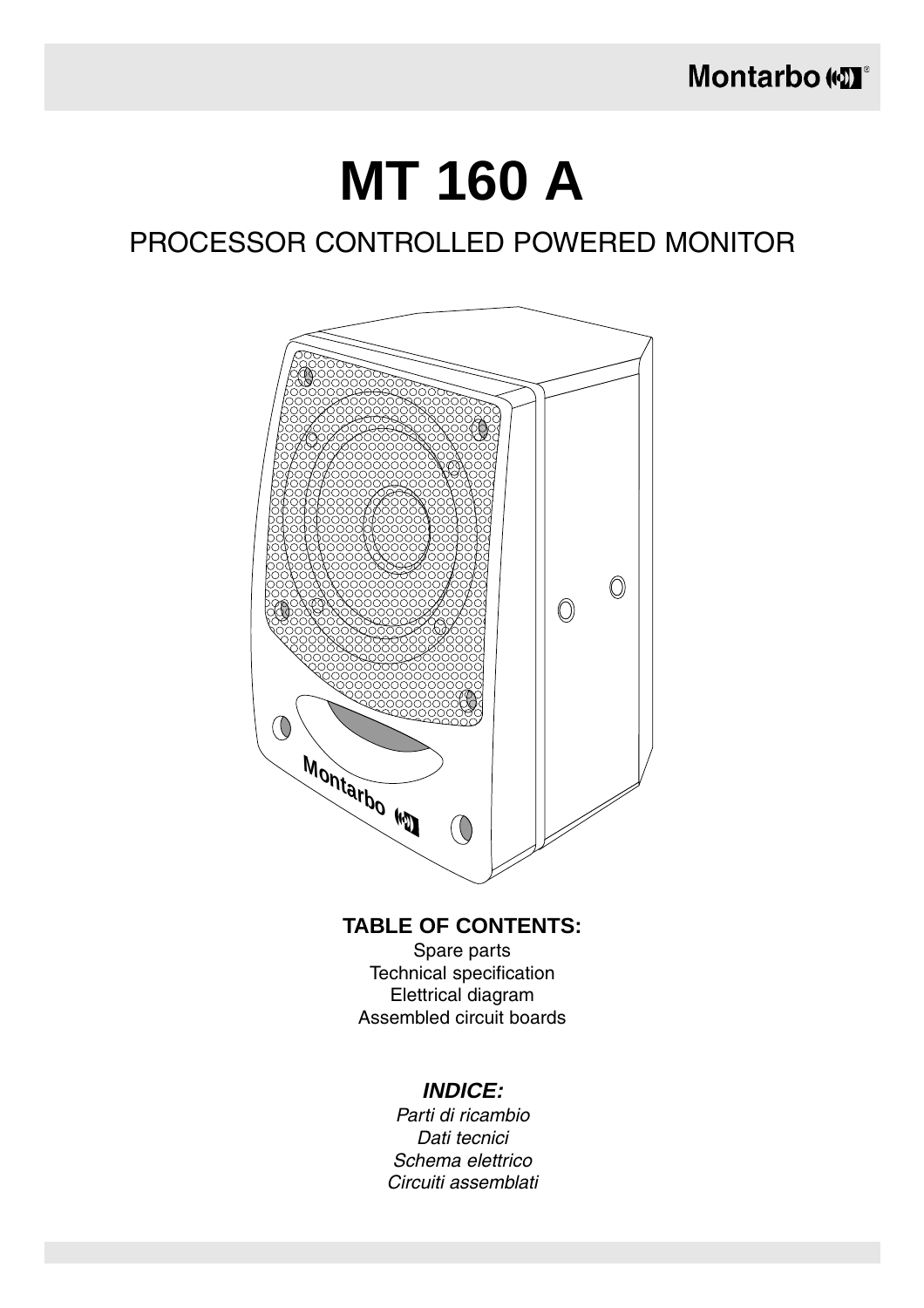### **SPARE PARTS PARTI DI RICAMBIO**

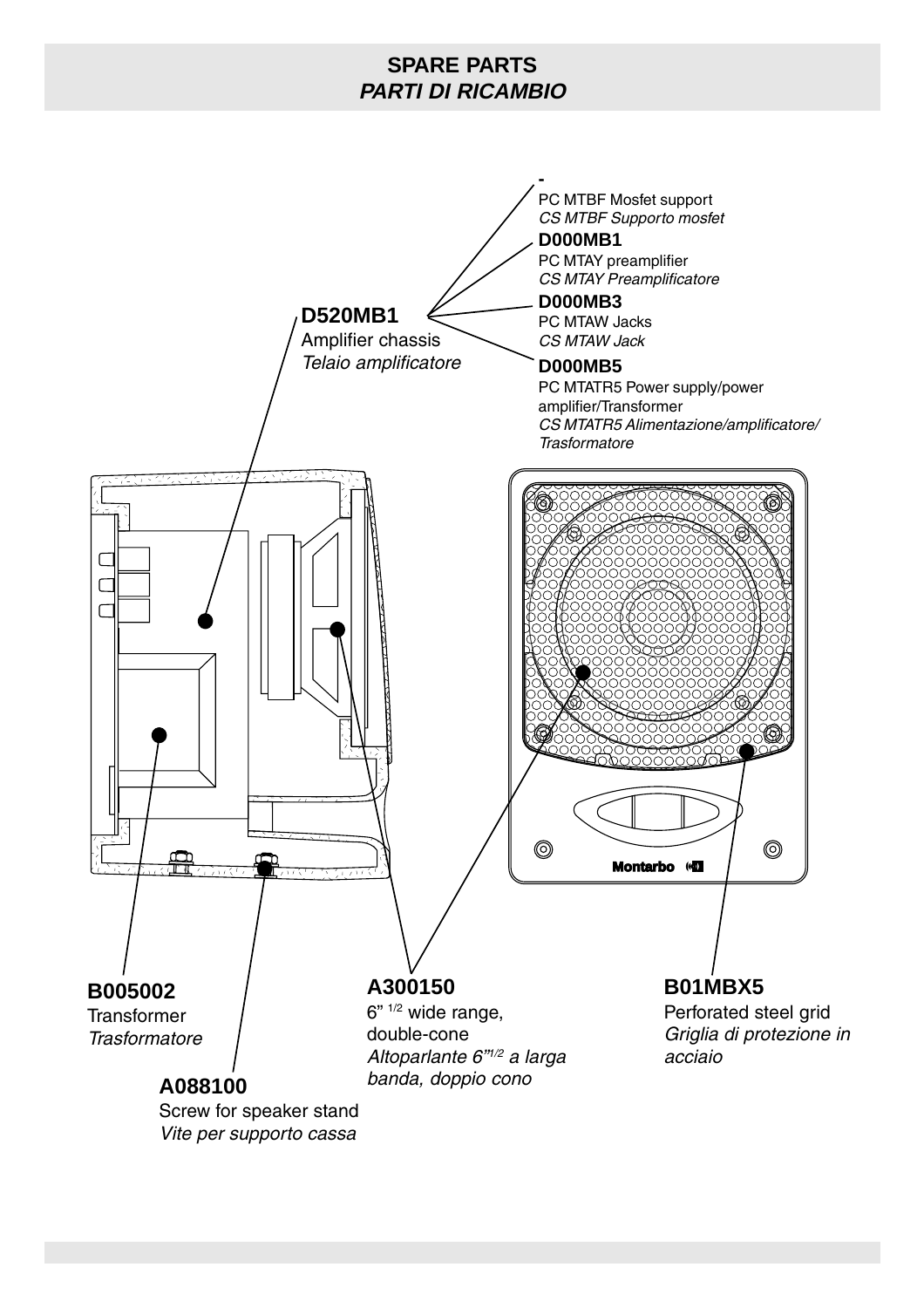### **SPARE PARTS PARTI DI RICAMBIO**

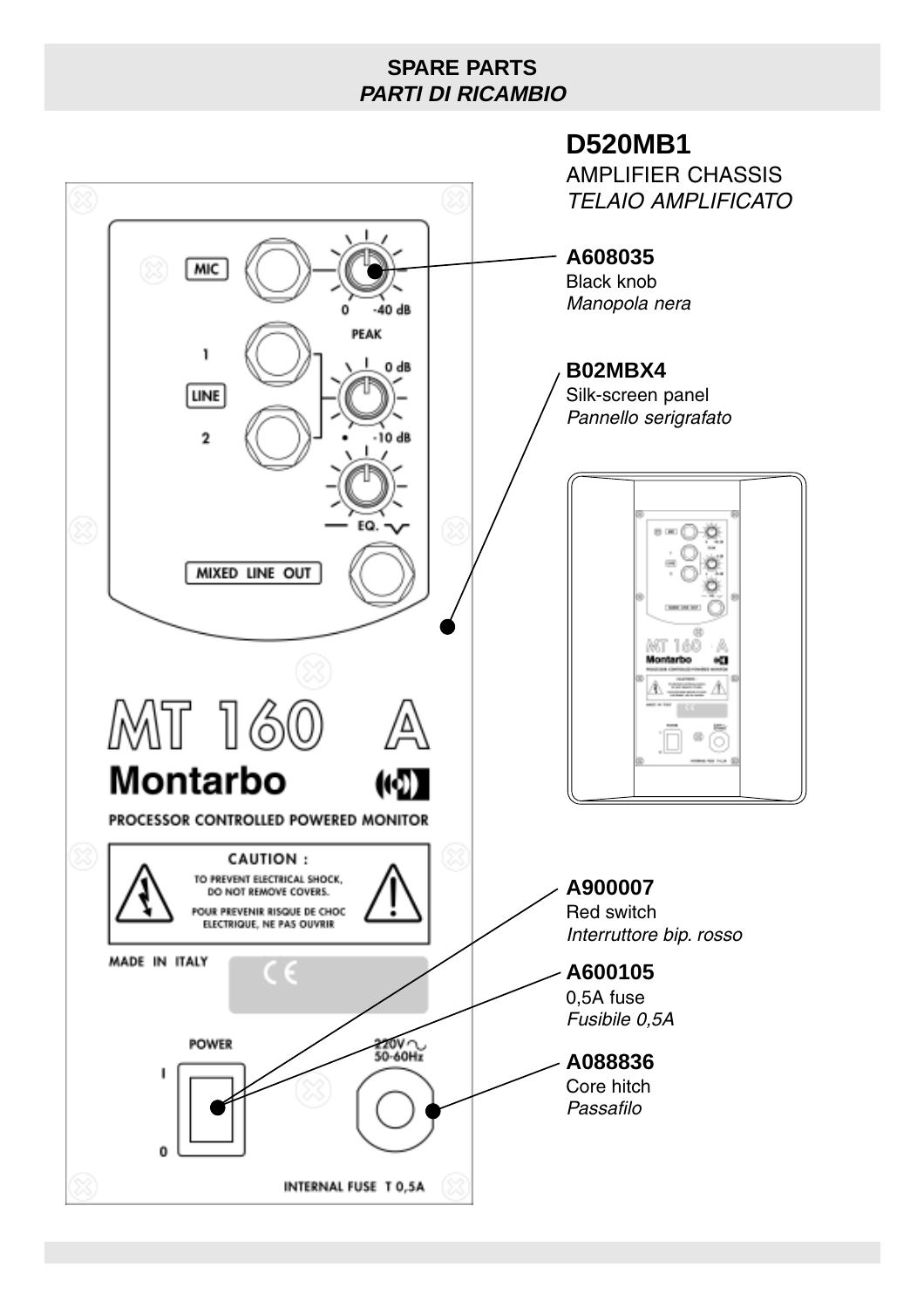### **SPARE PARTS PARTI DI RICAMBIO**

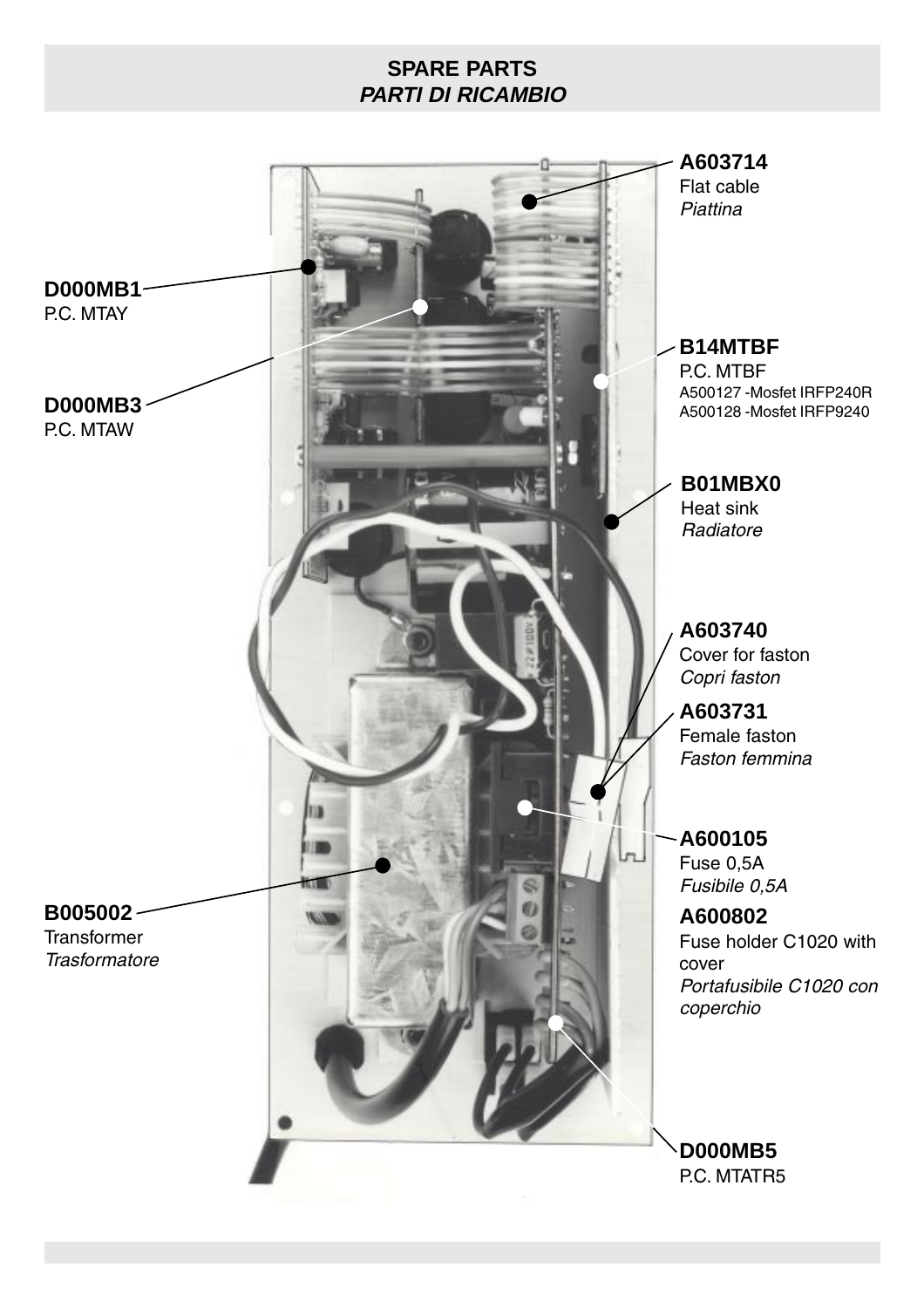### **TECHNICAL SPECIFICATIONS DATI TECNICI**

| Mixer:                                                                                      | Mixer:                                                                                | 3 inputs<br>1 microphone input<br>2 line inputs<br>1 peaking filter at 1,2kHz<br>1 unbalanced output<br>Micro: -40dB                                                                   | 3 ingressi<br>1 microfono<br>2 a livello linea<br>Filtro EQ a 1,2KHz<br>1 uscita livello linea<br>Micro: -40dB                                                                                                                                         |
|---------------------------------------------------------------------------------------------|---------------------------------------------------------------------------------------|----------------------------------------------------------------------------------------------------------------------------------------------------------------------------------------|--------------------------------------------------------------------------------------------------------------------------------------------------------------------------------------------------------------------------------------------------------|
| Input sensitivity:                                                                          | Sensibilita` di ingresso:                                                             | $-10dB$<br>Line:                                                                                                                                                                       | Linea: -10dB                                                                                                                                                                                                                                           |
| Input impedance:                                                                            | Impedenza di ingresso:                                                                | Micro: $2K\Omega$<br>Line: $22K\Omega$                                                                                                                                                 | Micro: $2K\Omega$<br>Linea: $22K\Omega$                                                                                                                                                                                                                |
| <b>Enclosure:</b><br>Frequency response:<br>Sensitivity (1W,1m):<br>Max SPL:<br>Components: | Cassa:<br>Risposta in frequenza:<br>Sensibilita` (1W, 1m):<br>Max SPL:<br>Componenti: | bass-reflex<br>70Hz ÷19,5KHz / ±2dB<br>96dB SPL @ 1W/1m<br>117,5dB SPL<br>6" <sup>1/2</sup> wide range, double-<br>cone, diecast frame<br>speaker built to Montarbo<br>specifications. | bass-reflex<br>70Hz ÷19,5KHz / ±2dB<br>96dB SPL @ 1W/1m<br>117,5dB SPL<br>Speaker da 6" 1/2 a larga<br>banda, realizzato su<br>specifiche Montarbo, con<br>cestello in pressofusione<br>e membrana a doppio<br>cono coassiale in<br>cellulosa trattata |
| Construction:                                                                               | Costruzione:                                                                          | Molded, passivated<br>plastic cabinet                                                                                                                                                  | Plastica passivata. Griglia<br>in lamiera d'acciaio                                                                                                                                                                                                    |
| <b>Amplifier:</b><br>Max. output power:                                                     | <b>Amplificatore:</b><br>Potenza max. d'uscita:                                       | Mosfet / with processor<br>80W continuous<br>$(8\Omega / 0, 1\%$ THD)<br>150W peak                                                                                                     | Mosfet / con<br>processore<br>80W continuous<br>$(8\Omega / 0, 1\%$ THD)<br>150W peak                                                                                                                                                                  |
| Connections:                                                                                | Connessioni:                                                                          |                                                                                                                                                                                        |                                                                                                                                                                                                                                                        |
| Audio inputs<br>Audio output                                                                | Ingressi audio<br>uscita audio                                                        | Unbalanced jack<br>Unbalanced jack                                                                                                                                                     | Jack sbilanciati<br>Jack sbilanciati                                                                                                                                                                                                                   |
| Power supply:                                                                               | Alimentazione:                                                                        | Schuko plug                                                                                                                                                                            |                                                                                                                                                                                                                                                        |
| <b>Mounting facilities</b>                                                                  | Facitilazioni per<br>montaggio                                                        | threaded studs (M5)<br>distance: 60mm<br>internal length: 12mm                                                                                                                         | Spina Schuko<br>Prigionieri filettati, (passo<br>M5)<br>distanza: 60mm<br>lunghezza interna: 12mm                                                                                                                                                      |
| Dimensions (WxHxD):<br>Weight:                                                              | Dimensioni (LxHxP);<br>Peso:                                                          | 21,6x30x22,5 cm<br>6,9Kg                                                                                                                                                               | 21,6x30x22,5 cm<br>6,9Kg                                                                                                                                                                                                                               |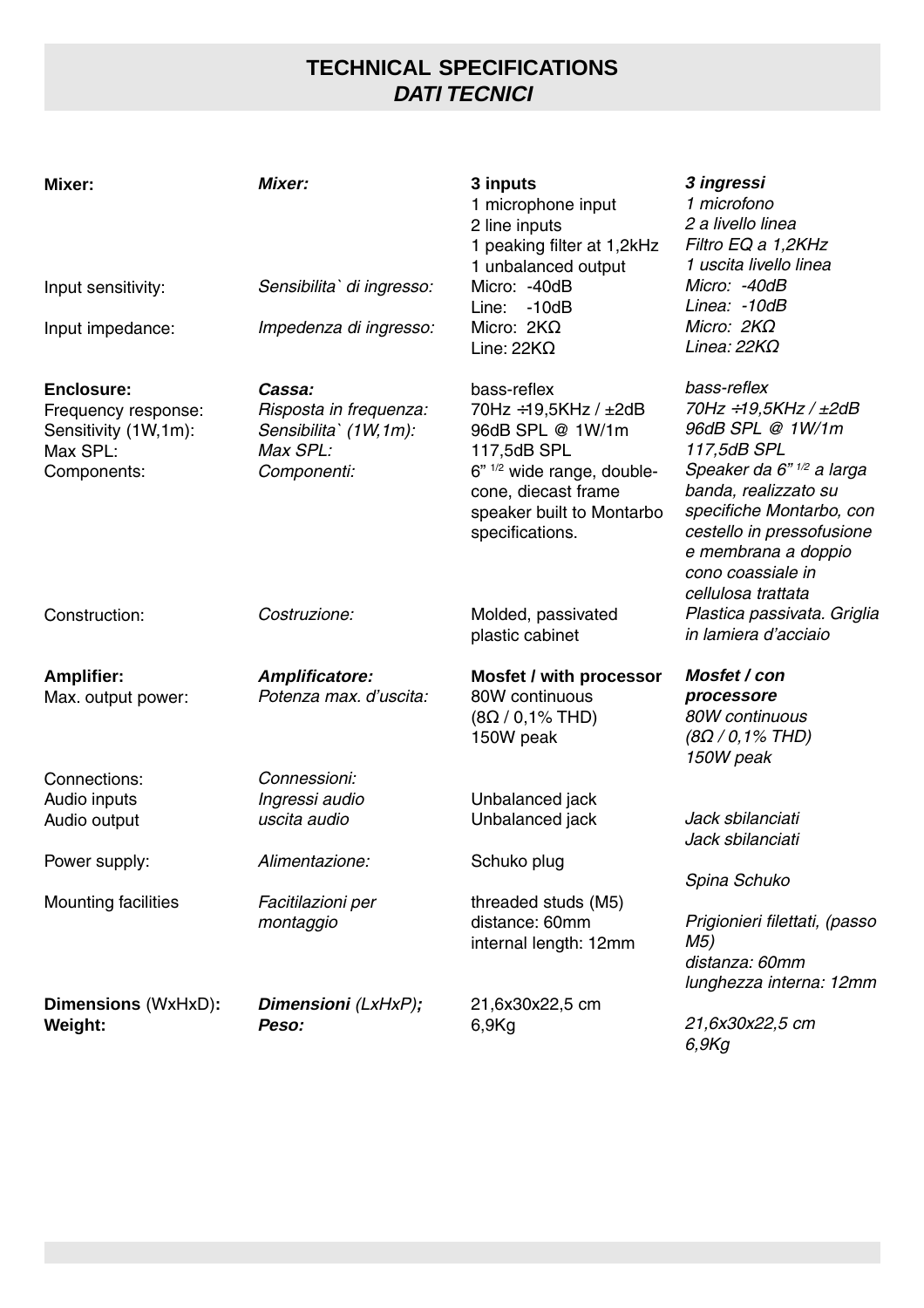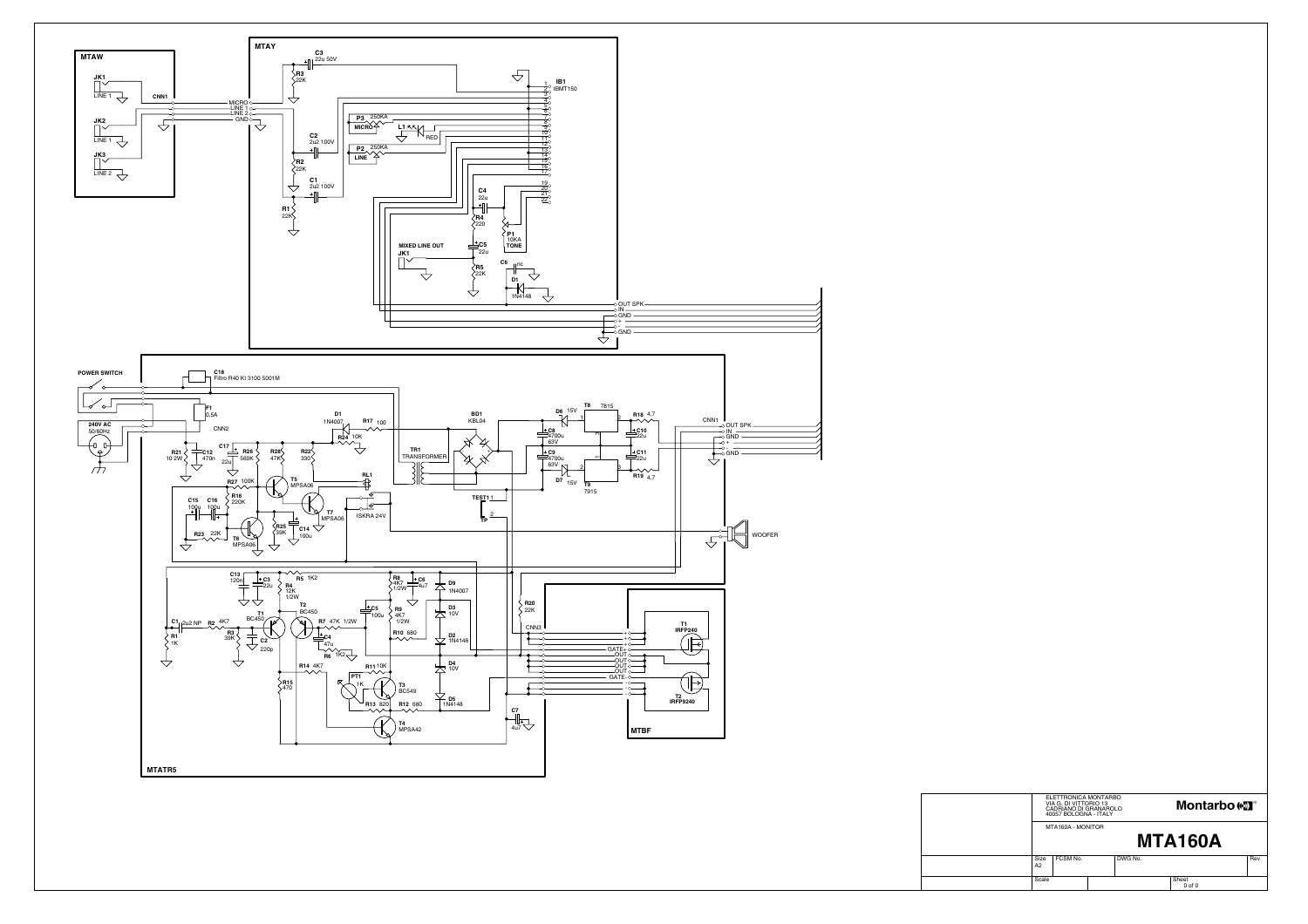### **ASSEMBLED CIRCUIT BOARDS CIRCUITI ASSEMBLATI**

| D00MB5 | MTATR5      | Power amplifier/ Power supply<br>Amplificatore/ Alimentazione |
|--------|-------------|---------------------------------------------------------------|
| D00MB1 | <b>MTAY</b> | Preamplifier<br>Preamplificatore                              |
| D00MB3 | <b>MTAW</b> | Micro / Line 1 & 2 jacks<br>Jack micro / Line 1 e 2           |
|        | MTRF        | Mosfet support<br>Supporto mosfet                             |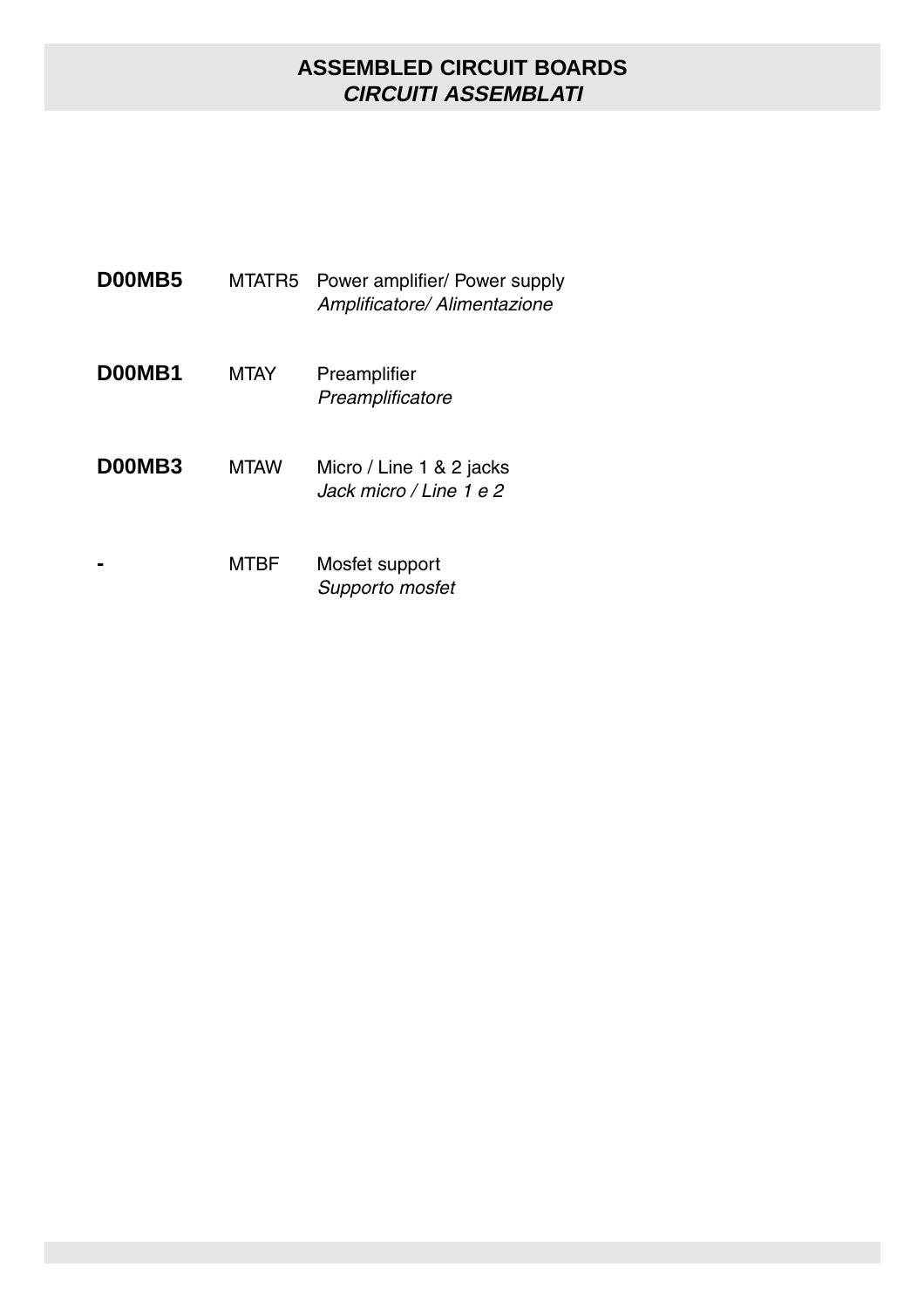### **D000MB5**

### Montarbo (C)

### CS MTATR5 POWER AMPLIFIER - POWER SUPPLY AMPLIFICATORE - ALIMENTAZIONE

| REFERENCE <i>REFERENZA</i>       | CODE<br><b>CODICE</b> |                         | <b>DESCRIPTION DESCRIZIONE</b> | QT.            |
|----------------------------------|-----------------------|-------------------------|--------------------------------|----------------|
| R <sub>1</sub>                   | A110102               | <b>RESISTOR</b>         | RESIST. 1/4W 5% 1ΚΩ            | $\mathbf{1}$   |
| R <sub>2</sub> -R <sub>14</sub>  | A110472               | <b>RESISTOR</b>         | RESIST. 1/4W 5% 4K7Ω           | $\overline{2}$ |
| R <sub>3</sub> -R <sub>25</sub>  | A110393               | <b>RESISTOR</b>         | RESIST. 1/4W 5% 39ΚΩ           | $\overline{2}$ |
| R <sub>4</sub>                   | A100123               | <b>RESISTOR</b>         | RESIST. 1/2W 5% 12ΚΩ           | $\mathbf{1}$   |
| R5-R6                            | A110122               | <b>RESISTOR</b>         | RESIST. 1/4W 5% 1K2Ω           | $\overline{2}$ |
| R7                               | A100473               | <b>RESISTOR</b>         | RESIST. $1/2W$ 5% 47K $\Omega$ | $\mathbf{1}$   |
| R8-R9                            | A100472               | <b>RESISTOR</b>         | RESIST. 1/2W 5% 4K7Ω           | $\overline{c}$ |
| R <sub>10</sub> -R <sub>12</sub> | A110681               | <b>RESISTOR</b>         | RESIST. 1/4W 5% 680Ω           | $\overline{2}$ |
| R <sub>11</sub>                  | A110103               | <b>RESISTOR</b>         | RESIST. 1/4W 5% 10ΚΩ           | $\mathbf{1}$   |
| R <sub>13</sub>                  | A110821               | <b>RESISTOR</b>         | RESIST. 1/4W 5% 820Ω           | $\mathbf{1}$   |
| R <sub>15</sub>                  | A110471               | <b>RESISTOR</b>         | RESIST. 1/4W 5% 470Ω           | $\mathbf{1}$   |
| R <sub>16</sub>                  | A110224               | <b>RESISTOR</b>         | RESIST. 1/4W 5% 220KΩ          | $\mathbf{1}$   |
| <b>R17</b>                       | A110101               | <b>RESISTOR</b>         | RESIST. 1/4W 5% 100Ω           | $\mathbf{1}$   |
| R <sub>18</sub> -R <sub>19</sub> | A110478               | <b>RESISTOR</b>         | RESIST. 1/4W 5% 4,7Ω           | $\overline{2}$ |
| R20-R23                          | A110223               | <b>RESISTOR</b>         | RESIST. $1/4W$ 5% 22K $\Omega$ | $\overline{2}$ |
| R <sub>21</sub>                  | A140100               | <b>RESISTOR</b>         | RESIST. 2W 5% 10Ω PR37=PR02    | $\mathbf{1}$   |
| R <sub>22</sub>                  | A110331               | <b>RESISTOR</b>         | RESIST. 1/4W 5% 330Ω           | $\mathbf{1}$   |
| R <sub>24</sub>                  | A100103               | <b>RESISTOR</b>         | RESIST. 1/2W 5% 10KΩ           | $\mathbf{1}$   |
| R <sub>26</sub>                  | A110564               | <b>RESISTOR</b>         | RESIST. 1/4W 5% 560KΩ          | $\mathbf{1}$   |
| R <sub>27</sub>                  | A110104               | <b>RESISTOR</b>         | RESIST. 1/4W 5% 100KΩ          | $\mathbf{1}$   |
| R <sub>28</sub>                  | A110473               | <b>RESISTOR</b>         | RESIST. 1/4W 5% 47ΚΩ           | $\mathbf{1}$   |
| J1 -J2 -J3 -J4 -J5 -J6           | A110000               | <b>RESISTOR</b>         | RESIST. 1/4W 5% 0Ω             | 6              |
| C <sub>1</sub>                   | A254225               | <b>CAPACITOR</b>        | COND. EV 2u2F 63V NP 5x11      | $\mathbf{1}$   |
| C <sub>2</sub>                   | A226221               | <b>CAPACITOR</b>        | COND. CR 220pF 100V 10% 05     | $\mathbf{1}$   |
| C3-C10-C11-C17                   | A244225               | <b>CAPACITOR</b>        | COND. EV 22uF 50V 5x11         | $\overline{4}$ |
| C4                               | A243476               | <b>CAPACITOR</b>        | COND. EV 47uF 25V 6x11         | $\mathbf{1}$   |
| C <sub>5</sub>                   | A243107               | <b>CAPACITOR</b>        | COND. EV 100uF 50V 10x16       | $\mathbf{1}$   |
| C6-C7                            | A243475               | <b>CAPACITOR</b>        | COND. EV 4u7F 50V 5x11         | $\overline{2}$ |
| C8-C9                            | A232479               | <b>CAPACITOR</b>        | COND. 4700uF 63V SNAP-IN       | $\overline{2}$ |
| C <sub>12</sub>                  | A216474               | <b>CAPACITOR</b>        | COND. PL 470nF 100V 10% 15     | $\mathbf{1}$   |
| C <sub>13</sub>                  | A217124               | <b>CAPACITOR</b>        | COND. CR 120nF 63V 10% 05      | $\mathbf{1}$   |
| C14-C15-C16                      | A244107               | <b>CAPACITOR</b>        | COND. EV 100µF 25V 8x12        | 3              |
| C18                              | A214105               | <b>FILTER</b>           | FILTRO R40-KI-3100-5001M       | $\mathbf{1}$   |
| PT <sub>1</sub>                  | A434102               | TRIMMER POTENTIOMETER   | TRIMMER PR REG. ORIZ. 1KA P10  | $\mathbf{1}$   |
| $T1 - T2$                        | A500123               | <b>TRANSISTOR</b>       | TRANSIST BC 450 A              | $\overline{2}$ |
| T3                               | A500004               | <b>TRANSISTOR</b>       | TRANSIST BC 549C = 149C        | $\mathbf{1}$   |
| T <sub>4</sub>                   | A500098               | <b>TRANSISTOR</b>       | <b>TRANSIST MPSA42</b>         | $\mathbf{1}$   |
| T5-T6-T7                         | A500122               | <b>TRANSISTOR</b>       | TRANSIST BC 449 A              | 3              |
| T <sub>8</sub>                   | A550009               | <b>INTEGRATED</b>       | INTEGRATO MC 7815 CP RE        | $\mathbf{1}$   |
| T9                               | A550015               | <b>INTEGRATED</b>       | <b>INTEGRATO MC 7915 CP</b>    | $\mathbf{1}$   |
| D1-D9                            | A510001               | <b>DIODE</b>            | <b>DIODO 1N4007</b>            | $\overline{2}$ |
| D <sub>2</sub> - D <sub>5</sub>  | A510003               | <b>DIODE</b>            | <b>DIODO 1N4148</b>            | $\overline{2}$ |
| D3 - D4                          | A510100               | <b>ZENER DIODE</b>      | <u>ZENER 10V 1W</u>            | 2              |
| D6-D7                            | A510150               | ZENER DIODE             | ZENER 15V 1W                   | $\overline{c}$ |
| F <sub>1</sub>                   | A600105               | <b>FUSE</b>             | <b>FUSIBILE RITT 500mA</b>     | $\mathbf{1}$   |
| F <sub>1</sub>                   | A600804               | <b>FUSE HOLDER</b>      | PORTAFUSIBILE C1010+ COPERCHIO | $\mathbf{1}$   |
| BD1                              | A605008               | <b>BRIDGE DIODES</b>    | PONTE R KBL 04 2A 400V         | $\mathbf{1}$   |
| RL <sub>1</sub>                  | A605151               | RELAY                   | RELE` M.I.SH 248 L.            | $\mathbf{1}$   |
| TRS1                             | B005002               | <b>TRANSFORMER</b>      | TRASFORMATORE MT150A           | $\mathbf{1}$   |
|                                  | A603360               | <b>CABLE CLAMP</b>      | MORS. WMSM/03/09V1             | $\mathbf{1}$   |
| $\blacksquare$                   | A603701               | TAG                     | PAGLIETTA x CS L979            | $\mathbf{2}$   |
|                                  | A603714               | <b>FLAT CABLE</b>       | PIATT. PFS0129 40mm 6C 0300/1  | $\mathbf{2}$   |
| $\overline{\phantom{a}}$         | A603715               | <b>FLAT CABLE</b>       | PIATT. PFS0089 85mm 8C 0300/2  | $\mathbf{1}$   |
| $\blacksquare$                   | A603735               | PCB SPADE TERMINATOR    | FASTON MASC CS TE342 08        | $\overline{c}$ |
|                                  | A603747               | EYELET TERMINAL         | CAPOC. OCCHIELLO ROSSO D4      | $\mathbf{1}$   |
| $\overline{\phantom{a}}$         | A606353               | <b>BLACK CABLE</b>      | CAVO D050 NERO                 | mt 0,1         |
| $\blacksquare$                   | B0047R3               | SPACER                  | DISTANZ. CS RLCBSRS-08-01      | $\overline{2}$ |
| $\mathbf{r}$                     | B004714               | <b>HEXAGONAL SPACER</b> | DISTANZ. ESAG. HS4-16          | $\mathbf{1}$   |
|                                  | B02000L               | DATA PLATE              | TARGHETTA x FUSIBILE T 500mA   | $\mathbf{1}$   |
| MTATR5                           | B14MTAT               | PRINTED CIRCUIT         | CS MTATR5 TRASF. CON REG.      | $\mathbf{1}$   |
|                                  |                       |                         |                                |                |
|                                  |                       |                         |                                |                |
|                                  |                       |                         |                                |                |
|                                  |                       |                         |                                |                |
|                                  |                       |                         |                                |                |
|                                  |                       |                         |                                |                |
|                                  |                       |                         |                                |                |
|                                  |                       |                         |                                |                |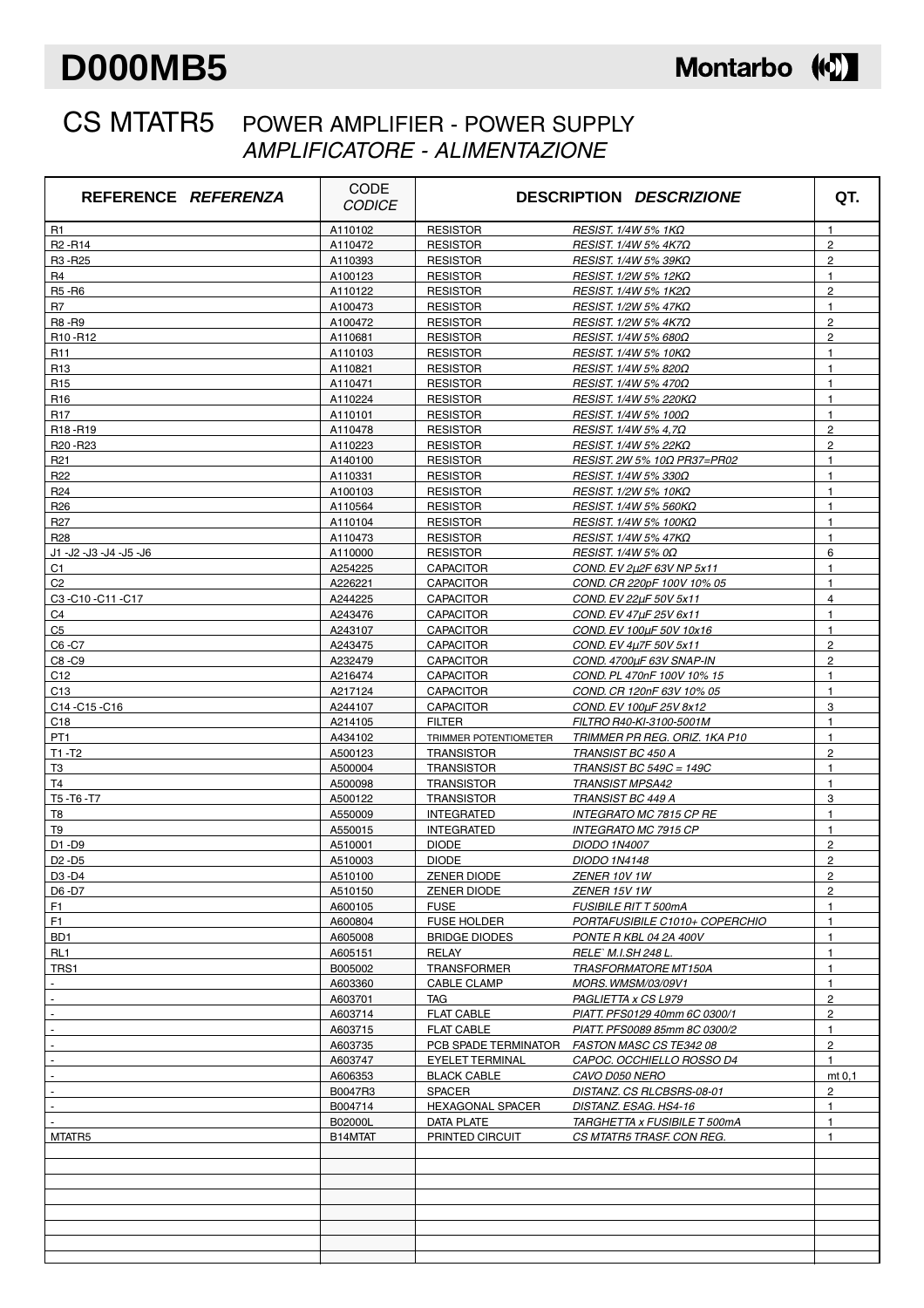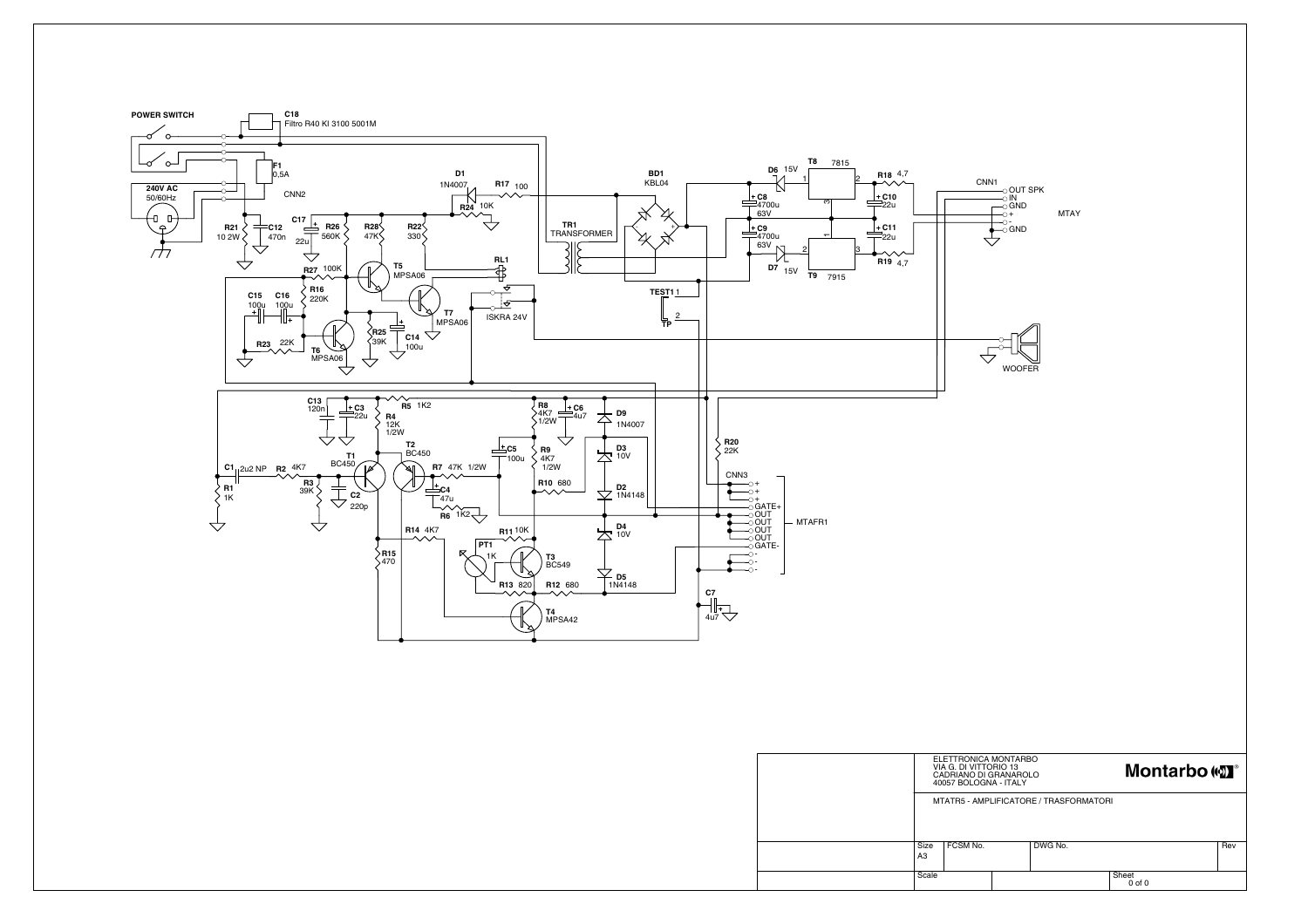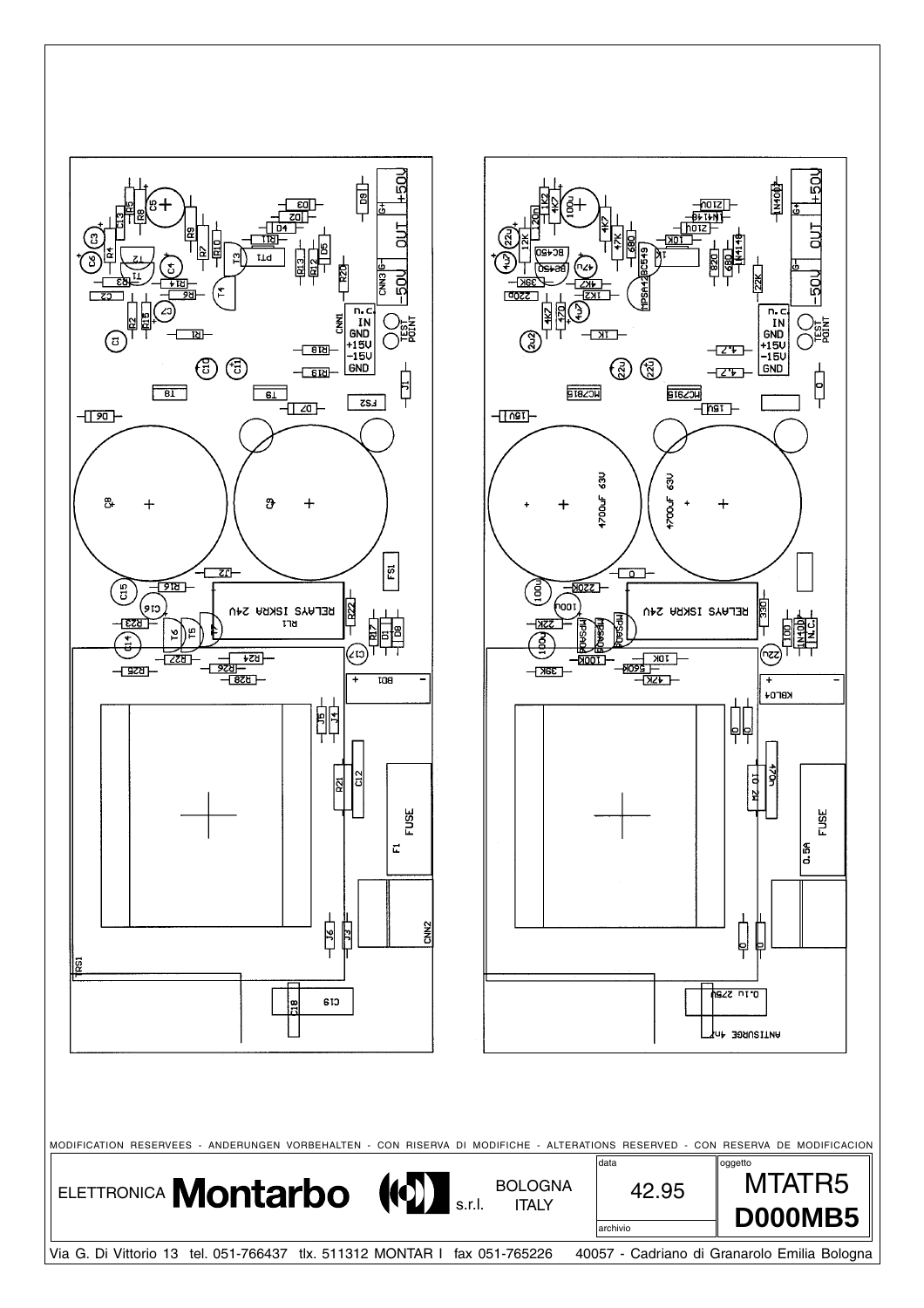### **D000MB1**



### CS MTAY INPUTS WITH HYBRID INGRESSI CON IBRIDO

| REFERENCE REFERENZA            | CODE<br><b>CODICE</b> |                         | DESCRIPTION DESCRIZIONE      | QT.            |
|--------------------------------|-----------------------|-------------------------|------------------------------|----------------|
| R1-R2-R3-R5                    | A110223               | <b>RESISTOR</b>         | RESIST. 1/4W 5% 22ΚΩ         | $\overline{4}$ |
| <b>R4</b>                      | A110221               | <b>RESISTOR</b>         | RESIST. 1/4W 5% 220Ω         | $\mathbf{1}$   |
| $C1 - C2$                      | A254225               | <b>CAPACITOR</b>        | COND. EV 2µ2F 63V NP 5x11    | $\overline{c}$ |
| C3-C4-C5                       | A244225               | <b>CAPACITOR</b>        | COND. EV 22µF 50V 5x11       | 3              |
| <b>P1</b>                      | A413103               | <b>POTENTIOMETER</b>    | POT. RK11K1120-010KB1-F15AB  | $\mathbf{1}$   |
| P <sub>2</sub> -P <sub>3</sub> | A413250               | <b>POTENTIOMETER</b>    | POT. RK11K1120-250KA1-F15AB  | $\overline{c}$ |
| D <sub>1</sub>                 | A510003               | <b>DIODE</b>            | DIODO 1N4148 = BA 222        | $\mathbf{1}$   |
| IB <sub>1</sub>                | A550232               | <b>HYBRID</b>           | IBRIDO ING. MT150 - 67865    | $\mathbf{1}$   |
| L1                             | A601497               | RED LIGHT EMITTED DIODE | LED ROSSO 3mm HPI HLMP-1301  | $\mathbf{1}$   |
| JK1                            | A603267               | JACK CONNECTOR          | PRESA JACK A-PJ-679-B        | $\mathbf{1}$   |
| <b>MTAY</b>                    | B14MTAY               | PRINTED CIRCUIT         | CS MTAY POT.+ING. CON IBRIDO | $\mathbf{1}$   |
|                                |                       |                         |                              |                |
|                                |                       |                         |                              |                |
|                                |                       |                         |                              |                |
|                                |                       |                         |                              |                |
|                                |                       |                         |                              |                |
|                                |                       |                         |                              |                |
|                                |                       |                         |                              |                |
|                                |                       |                         |                              |                |
|                                |                       |                         |                              |                |
|                                |                       |                         |                              |                |
|                                |                       |                         |                              |                |
|                                |                       |                         |                              |                |
|                                |                       |                         |                              |                |
|                                |                       |                         |                              |                |
|                                |                       |                         |                              |                |
|                                |                       |                         |                              |                |
|                                |                       |                         |                              |                |
|                                |                       |                         |                              |                |
|                                |                       |                         |                              |                |
|                                |                       |                         |                              |                |
|                                |                       |                         |                              |                |
|                                |                       |                         |                              |                |
|                                |                       |                         |                              |                |
|                                |                       |                         |                              |                |
|                                |                       |                         |                              |                |
|                                |                       |                         |                              |                |
|                                |                       |                         |                              |                |
|                                |                       |                         |                              |                |
|                                |                       |                         |                              |                |
|                                |                       |                         |                              |                |
|                                |                       |                         |                              |                |
|                                |                       |                         |                              |                |
|                                |                       |                         |                              |                |
|                                |                       |                         |                              |                |
|                                |                       |                         |                              |                |
|                                |                       |                         |                              |                |
|                                |                       |                         |                              |                |
|                                |                       |                         |                              |                |
|                                |                       |                         |                              |                |
|                                |                       |                         |                              |                |
|                                |                       |                         |                              |                |
|                                |                       |                         |                              |                |
|                                |                       |                         |                              |                |
|                                |                       |                         |                              |                |
|                                |                       |                         |                              |                |
|                                |                       |                         |                              |                |
|                                |                       |                         |                              |                |
|                                |                       |                         |                              |                |
|                                |                       |                         |                              |                |
|                                |                       |                         |                              |                |
|                                |                       |                         |                              |                |
|                                |                       |                         |                              |                |
|                                |                       |                         |                              |                |
|                                |                       |                         |                              |                |
|                                |                       |                         |                              |                |
|                                |                       |                         |                              |                |
|                                |                       |                         |                              |                |
|                                |                       |                         |                              |                |
|                                |                       |                         |                              |                |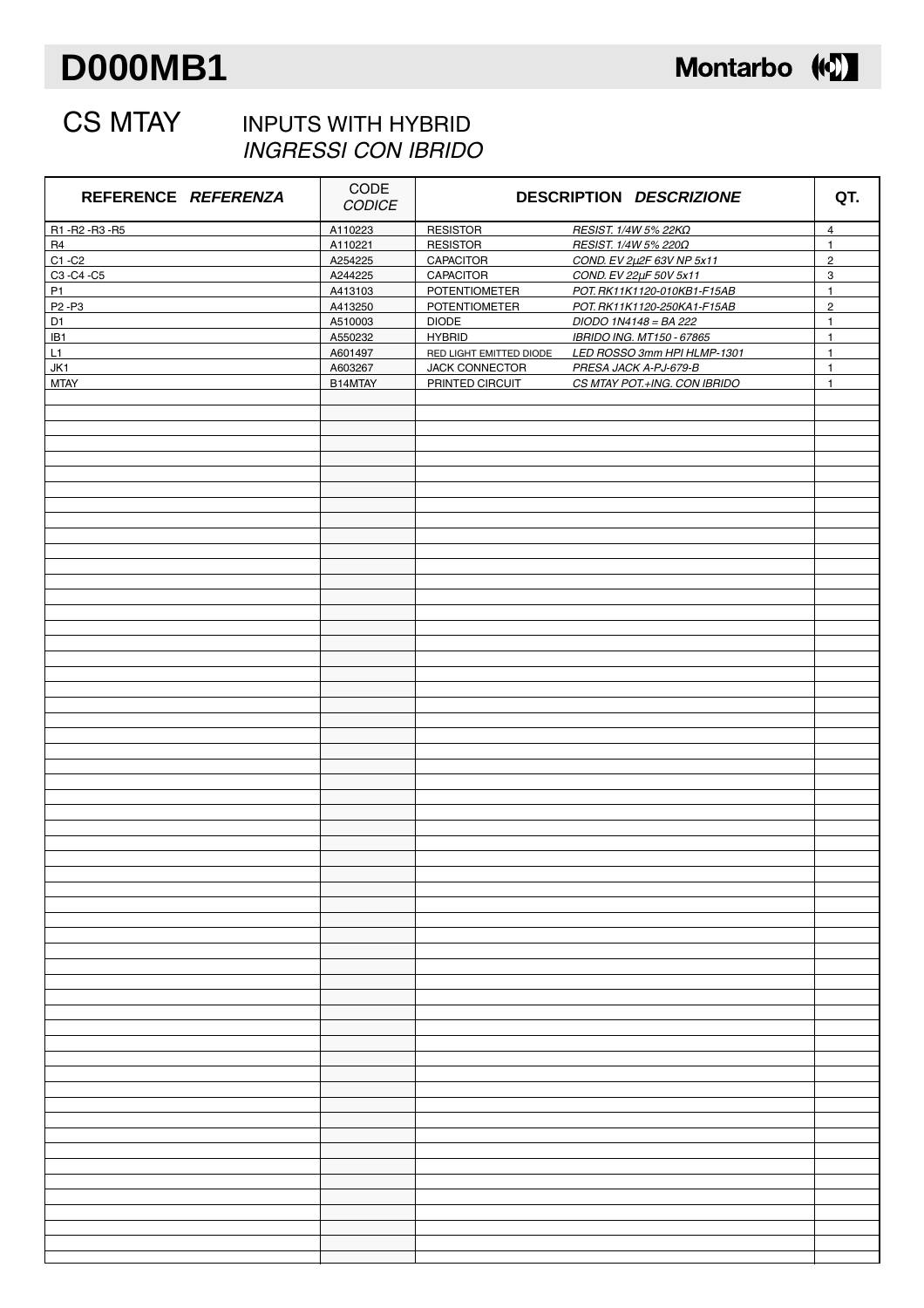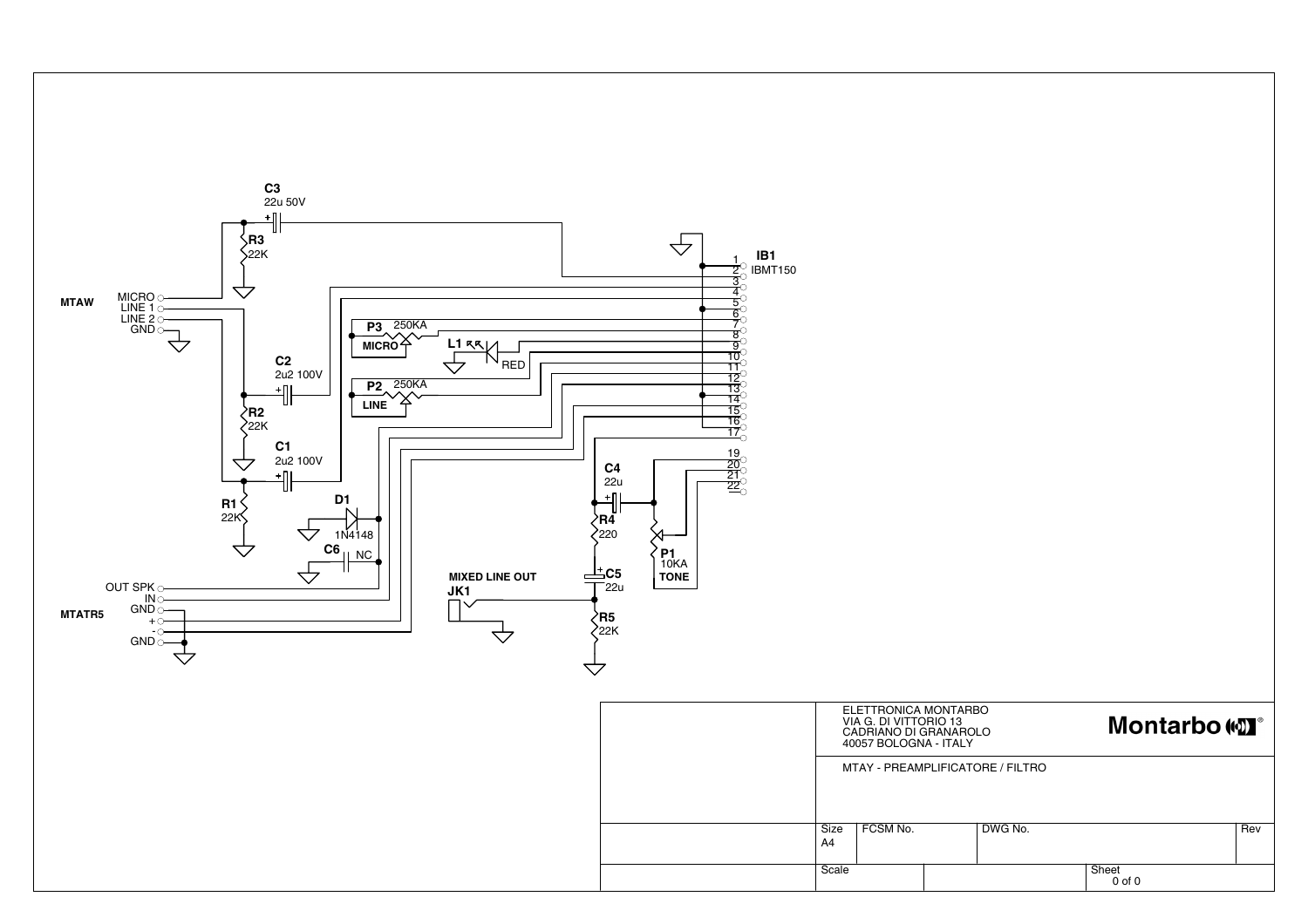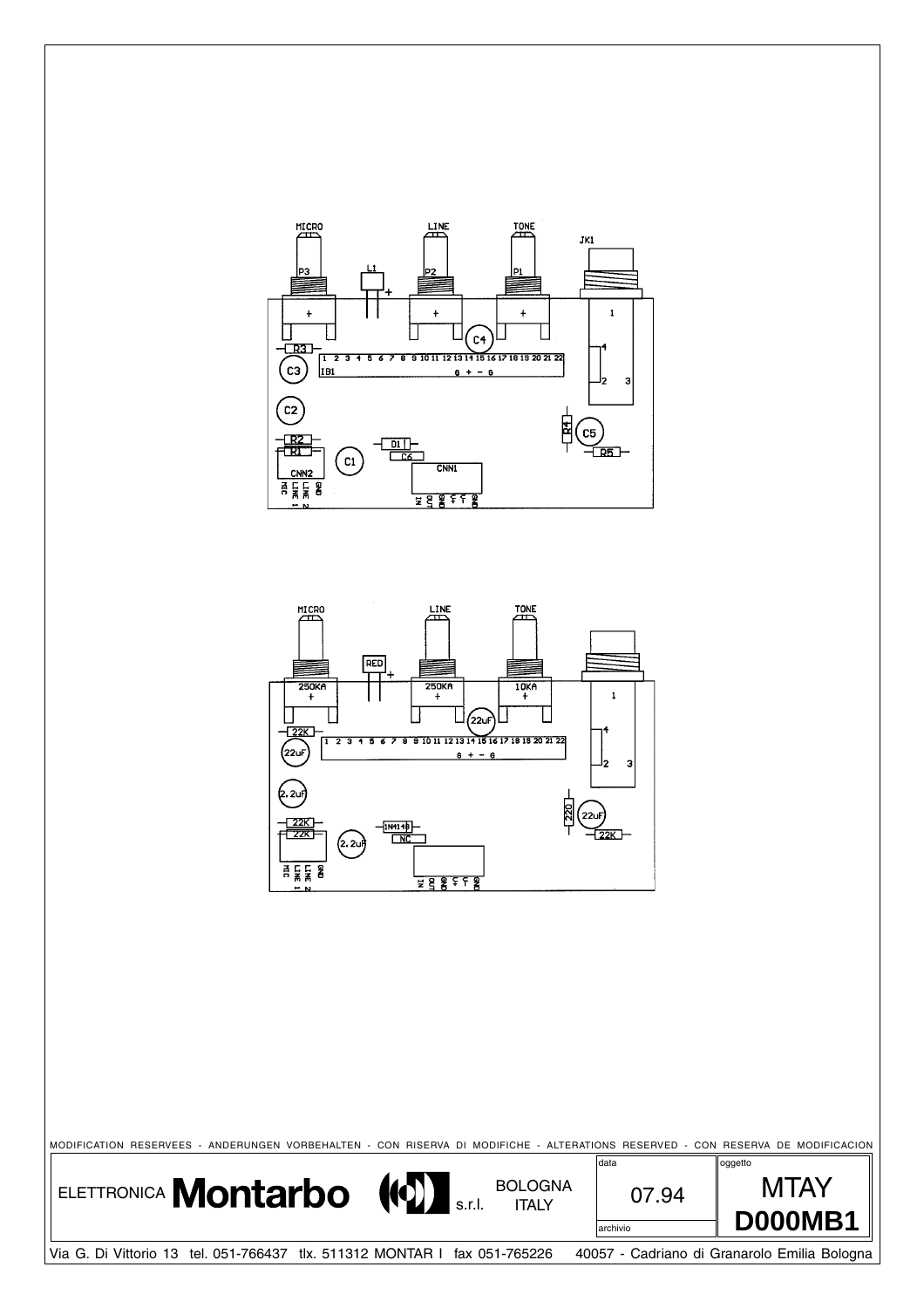### **D000MB3**



### CSMTAW MICRO & LINE1-2 JACKS JACK MICRO E LINE 1-2

| REFERENCE REFERENZA   | $\sf{CODE}$<br>CODICE | DESCRIPTION DESCRIZIONE                                                                   |                                  |
|-----------------------|-----------------------|-------------------------------------------------------------------------------------------|----------------------------------|
| JK1-JK2-JK3<br>$\sim$ | A603267<br>A603714    | JACK CONNECTOR<br>PRESA JACK A-PJ-679-B<br>PIATTINA PFSO 129 40mm 6C/0300/1<br>FLAT CABLE | $\overline{3}$<br>$\overline{1}$ |
| <b>MTAW</b>           | B14MTAW               | <b>PRINTED CIRCUIT</b><br>CS MTAW JACK PER MT150A                                         | $\mathbf{1}$                     |
|                       |                       |                                                                                           |                                  |
|                       |                       |                                                                                           |                                  |
|                       |                       |                                                                                           |                                  |
|                       |                       |                                                                                           |                                  |
|                       |                       |                                                                                           |                                  |
|                       |                       |                                                                                           |                                  |
|                       |                       |                                                                                           |                                  |
|                       |                       |                                                                                           |                                  |
|                       |                       |                                                                                           |                                  |
|                       |                       |                                                                                           |                                  |
|                       |                       |                                                                                           |                                  |
|                       |                       |                                                                                           |                                  |
|                       |                       |                                                                                           |                                  |
|                       |                       |                                                                                           |                                  |
|                       |                       |                                                                                           |                                  |
|                       |                       |                                                                                           |                                  |
|                       |                       |                                                                                           |                                  |
|                       |                       |                                                                                           |                                  |
|                       |                       |                                                                                           |                                  |
|                       |                       |                                                                                           |                                  |
|                       |                       |                                                                                           |                                  |
|                       |                       |                                                                                           |                                  |
|                       |                       |                                                                                           |                                  |
|                       |                       |                                                                                           |                                  |
|                       |                       |                                                                                           |                                  |
|                       |                       |                                                                                           |                                  |
|                       |                       |                                                                                           |                                  |
|                       |                       |                                                                                           |                                  |
|                       |                       |                                                                                           |                                  |
|                       |                       |                                                                                           |                                  |
|                       |                       |                                                                                           |                                  |
|                       |                       |                                                                                           |                                  |
|                       |                       |                                                                                           |                                  |
|                       |                       |                                                                                           |                                  |
|                       |                       |                                                                                           |                                  |
|                       |                       |                                                                                           |                                  |
|                       |                       |                                                                                           |                                  |
|                       |                       |                                                                                           |                                  |
|                       |                       |                                                                                           |                                  |
|                       |                       |                                                                                           |                                  |
|                       |                       |                                                                                           |                                  |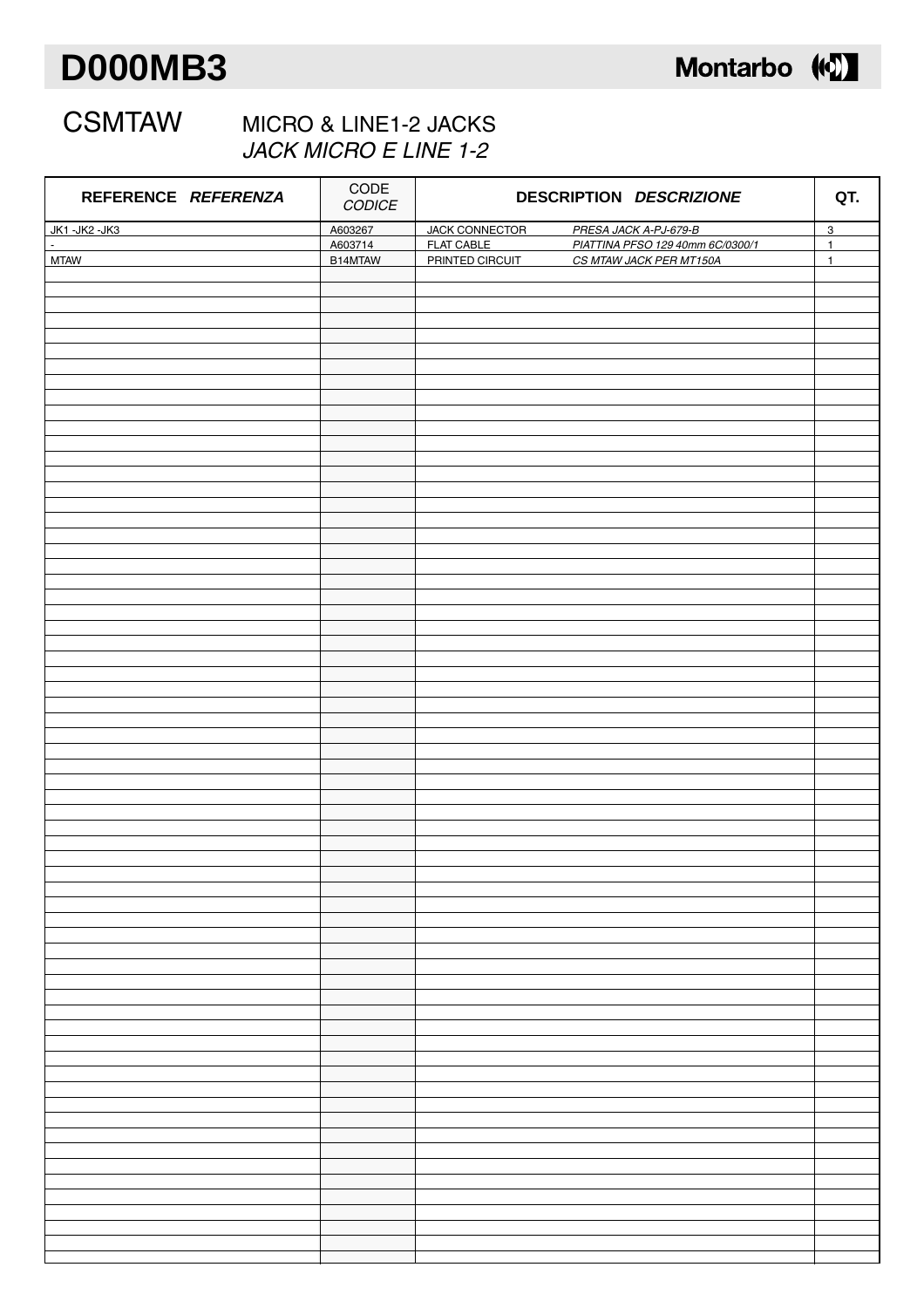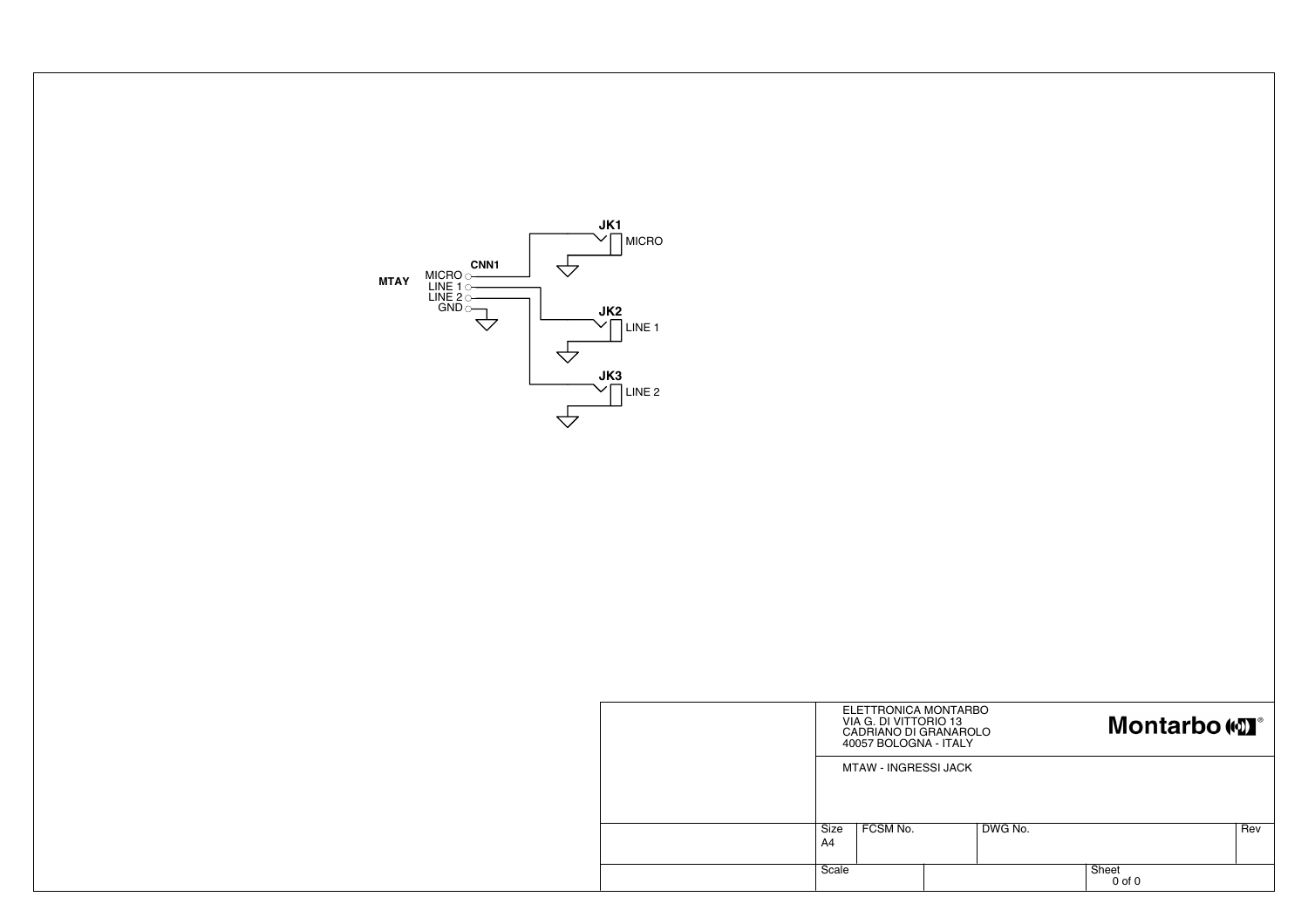

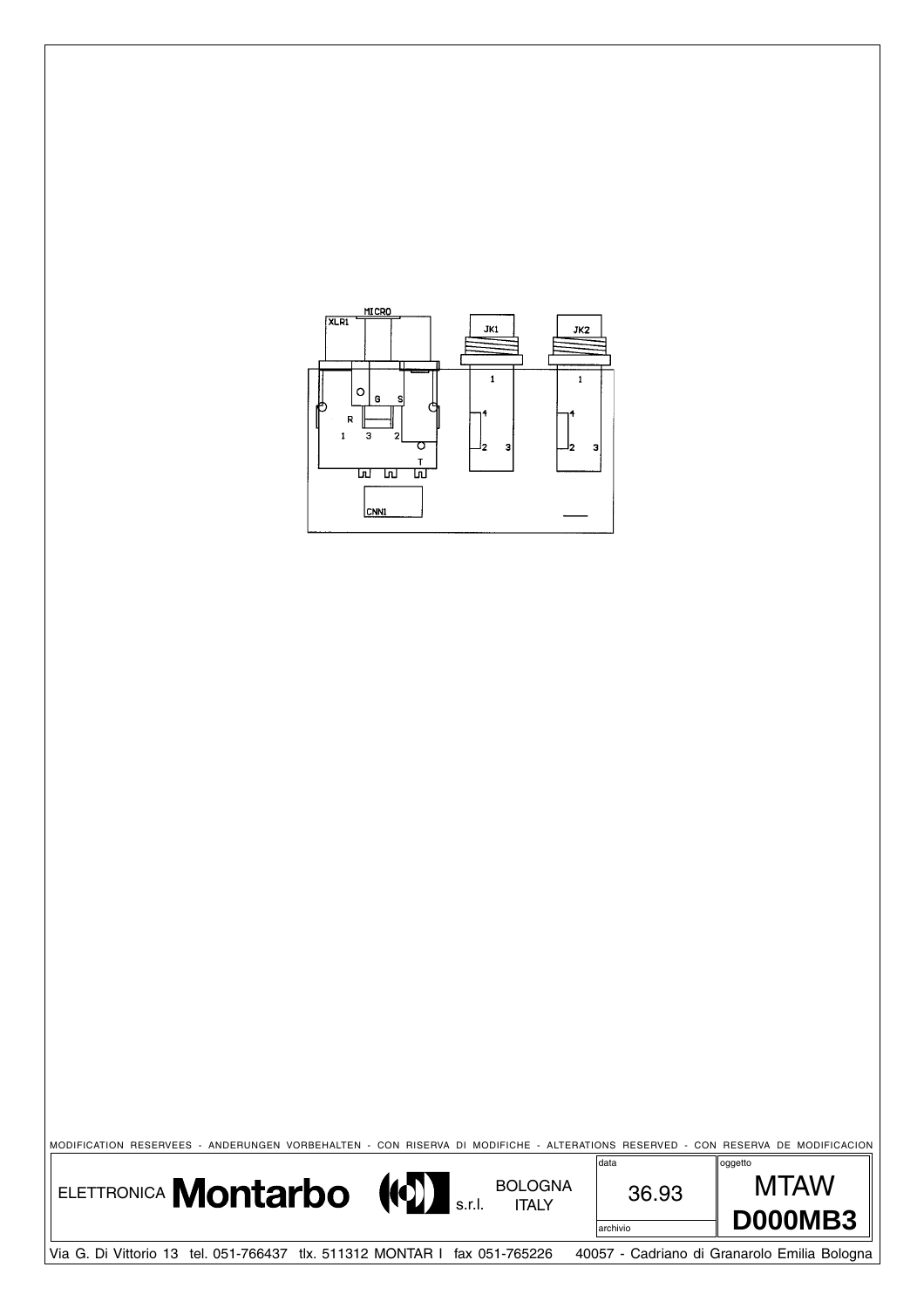

#### CS MTBF MOSFETS SUPPORT SUPPORTO MSFET

| REFERENCE REFERENZA       | $\sf{CODE}$<br>CODICE | DESCRIPTION DESCRIZIONE |                          | QT.            |
|---------------------------|-----------------------|-------------------------|--------------------------|----------------|
| T1                        | A500127               | <b>TRANSISTOR</b>       | MOSFET IRFP240           | $\overline{1}$ |
| $\mathsf{T2}$             | A500128               | <b>TRANSISTOR</b>       | MOSFET IRFP9240          | $\mathbf{1}$   |
| <b>MTBF</b>               | B14MTBF               | PRINTD CIRCUIT          | CS MTBF SUPP. MOSFET     | $\mathbf 1$    |
| $\mathbb{Z}^{\mathbb{Z}}$ | A003310               | CHEESE-HEAD SCREW       | VITE TESTA CIL. + 3x10 Z | $\mathbf 2$    |
|                           |                       |                         |                          |                |
| $\sim$                    | A088203               | SCREW-NUT               | DADO 3MA Z               | $\overline{c}$ |
| $\blacksquare$            | A088413               | <b>BROKEN WASHER</b>    | RONDELLA SPACCATA D3     | $\mathbf 2$    |
|                           |                       |                         |                          |                |
|                           |                       |                         |                          |                |
|                           |                       |                         |                          |                |
|                           |                       |                         |                          |                |
|                           |                       |                         |                          |                |
|                           |                       |                         |                          |                |
|                           |                       |                         |                          |                |
|                           |                       |                         |                          |                |
|                           |                       |                         |                          |                |
|                           |                       |                         |                          |                |
|                           |                       |                         |                          |                |
|                           |                       |                         |                          |                |
|                           |                       |                         |                          |                |
|                           |                       |                         |                          |                |
|                           |                       |                         |                          |                |
|                           |                       |                         |                          |                |
|                           |                       |                         |                          |                |
|                           |                       |                         |                          |                |
|                           |                       |                         |                          |                |
|                           |                       |                         |                          |                |
|                           |                       |                         |                          |                |
|                           |                       |                         |                          |                |
|                           |                       |                         |                          |                |
|                           |                       |                         |                          |                |
|                           |                       |                         |                          |                |
|                           |                       |                         |                          |                |
|                           |                       |                         |                          |                |
|                           |                       |                         |                          |                |
|                           |                       |                         |                          |                |
|                           |                       |                         |                          |                |
|                           |                       |                         |                          |                |
|                           |                       |                         |                          |                |
|                           |                       |                         |                          |                |
|                           |                       |                         |                          |                |
|                           |                       |                         |                          |                |
|                           |                       |                         |                          |                |
|                           |                       |                         |                          |                |
|                           |                       |                         |                          |                |
|                           |                       |                         |                          |                |
|                           |                       |                         |                          |                |
|                           |                       |                         |                          |                |
|                           |                       |                         |                          |                |
|                           |                       |                         |                          |                |
|                           |                       |                         |                          |                |
|                           |                       |                         |                          |                |
|                           |                       |                         |                          |                |
|                           |                       |                         |                          |                |
|                           |                       |                         |                          |                |
|                           |                       |                         |                          |                |
|                           |                       |                         |                          |                |
|                           |                       |                         |                          |                |
|                           |                       |                         |                          |                |
|                           |                       |                         |                          |                |
|                           |                       |                         |                          |                |
|                           |                       |                         |                          |                |
|                           |                       |                         |                          |                |
|                           |                       |                         |                          |                |
|                           |                       |                         |                          |                |
|                           |                       |                         |                          |                |
|                           |                       |                         |                          |                |
|                           |                       |                         |                          |                |
|                           |                       |                         |                          |                |
|                           |                       |                         |                          |                |
|                           |                       |                         |                          |                |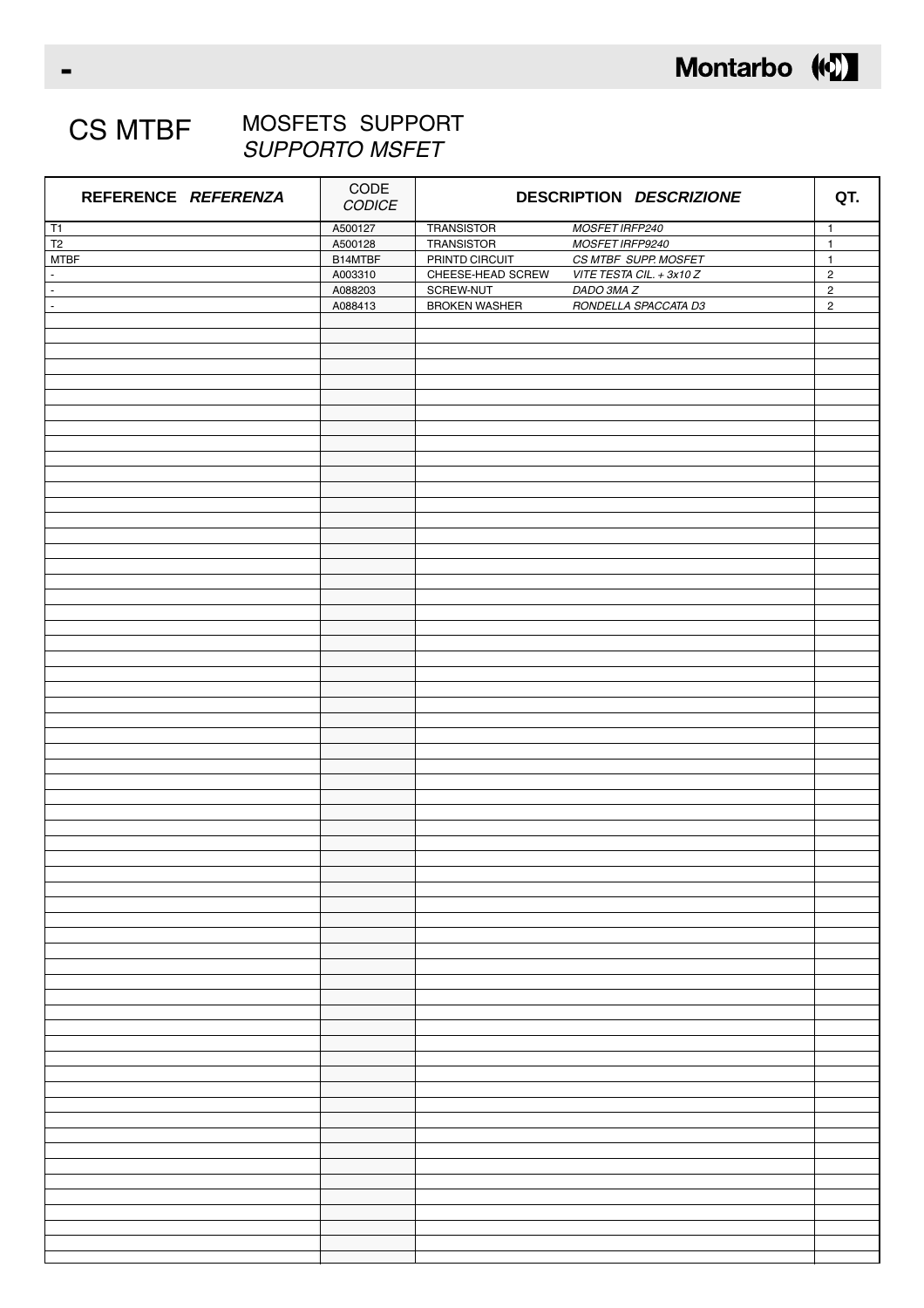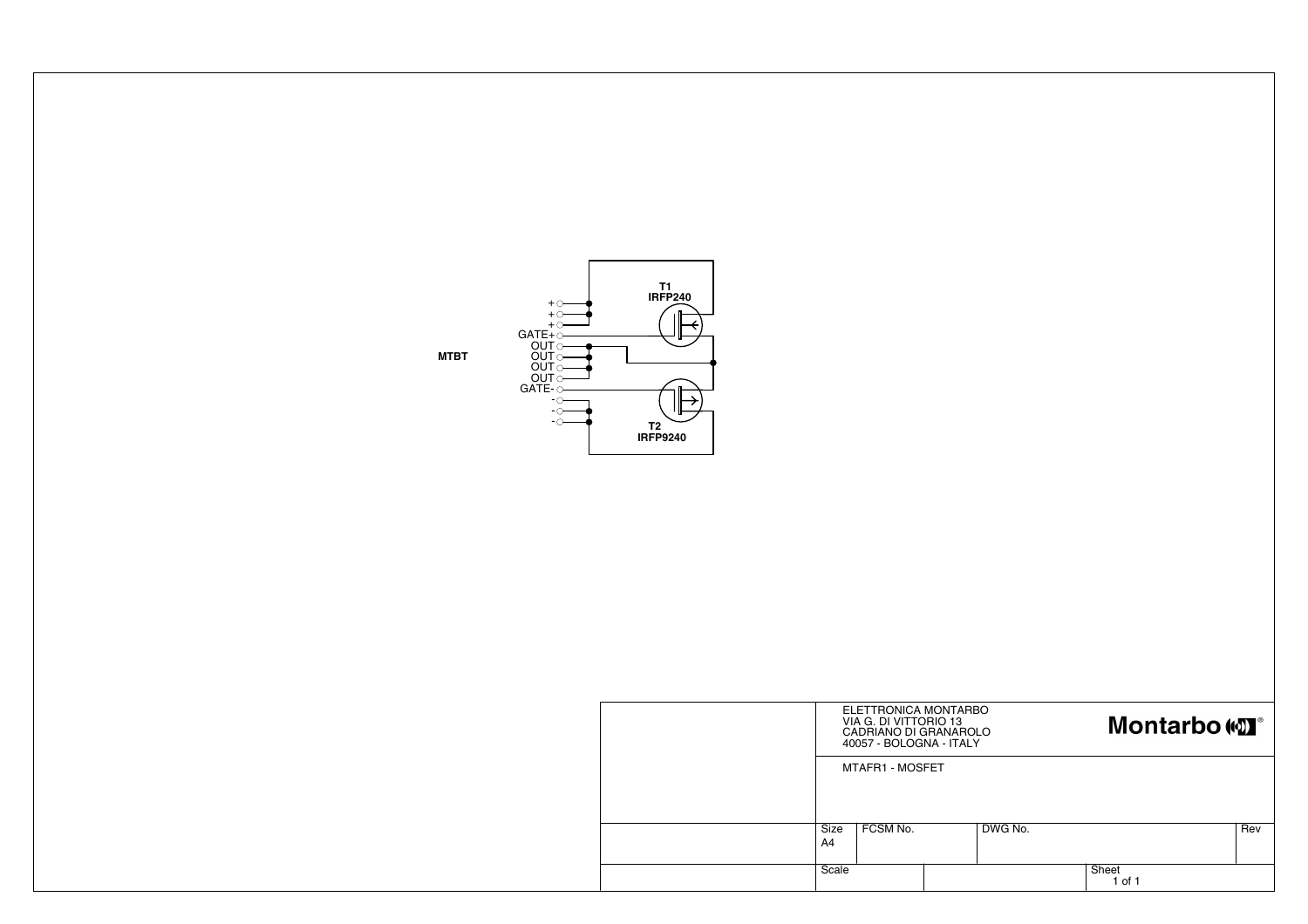